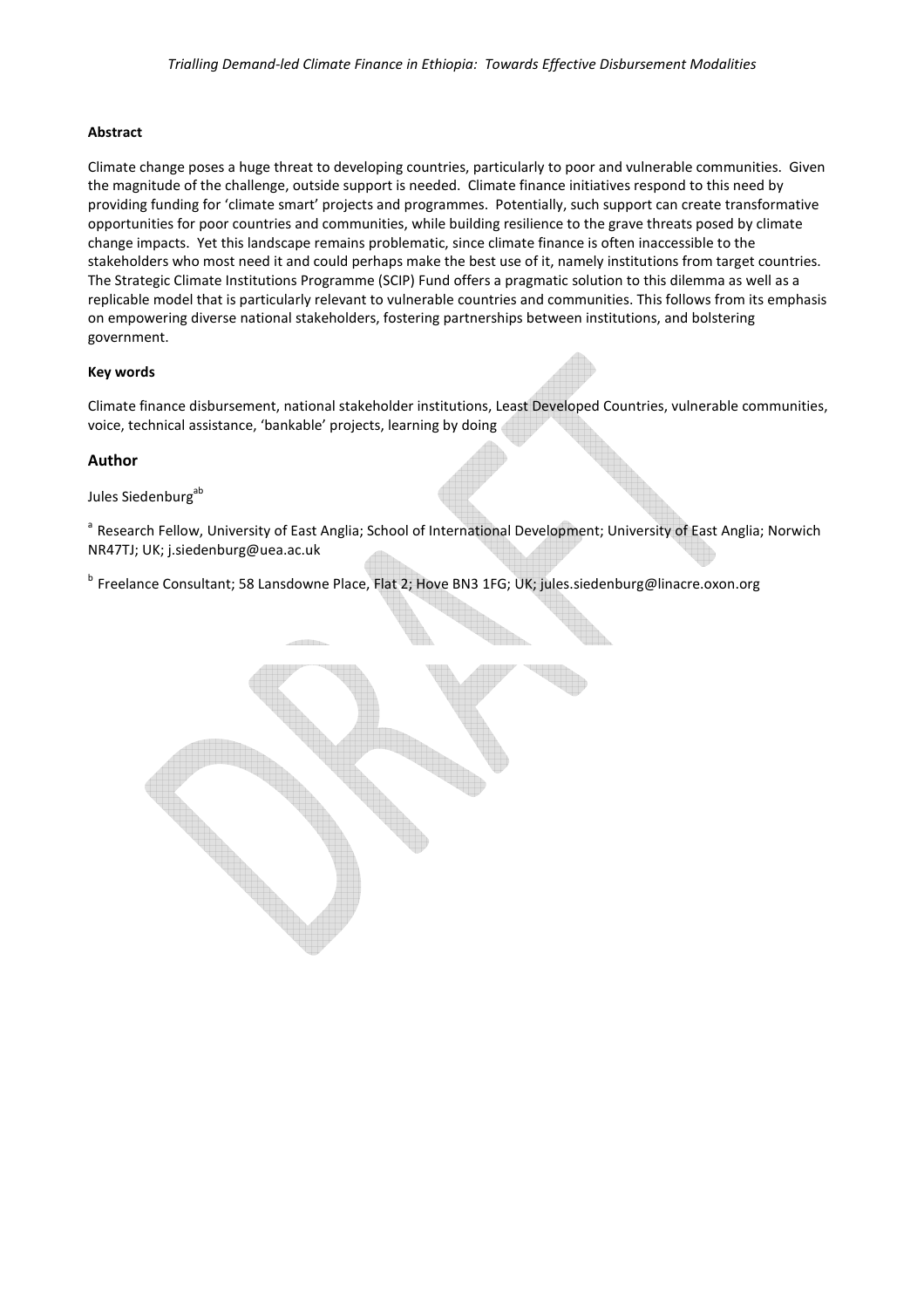#### 1. The climate finance landscape as problematic

Climate change impacts menace lives and livelihoods across the planet. Developing countries categorised as Least Developed Countries are particularly affected, since many are already struggling with poverty and food security and have large populations engaged in vulnerable professions such as farming. The climate change impacts faced by communities and businesses in these countries are often dramatic, including sea level rise, erratic rainfall and more frequent extreme weather events such as droughts and floods.<sup>1</sup> Consequences already include serious problems with crop and livestock productivity, water scarcity, and increased disease risk, yet are anticipated to continue deteriorating unless effective solutions are found.<sup>23</sup>

Given the magnitude of the challenge, outside support is needed to help vulnerable countries and communities cope with this threat. In developing countries, the key need is for adaptation finance, notably to address the threat of food insecurity linked to adverse impacts on agricultural production.<sup>4</sup> Unfortunately, climate finance flows currently fall well short of the scale of need, with support to the most vulnerable countries – and to vulnerable groups within these countries – especially problematic.<sup>5678</sup>

Climate finance schemes respond to this need by providing funding for 'climate smart' projects, programmes and policies. This financial assistance is sometimes accompanied by technical assistance and climate finance readiness activities, reflecting growing recognition of the need to support developing countries to access and effectively utilise climate finance.<sup>9</sup> International negotiators have called for ensuring that climate finance fits with the needs and capabilities of recipient countries, and for prioritising support to vulnerable groups by providing them with funding, capacity building and technologies.<sup>10</sup> For instance, the "African Position on Climate Change" calls for funding mechanisms that fit with the prevailing conditions in African countries, as well as capacity development for the design and implementation of response activities. $^{11}$ 

Potentially, climate finance can provide transformative opportunities for poor countries and communities. Specifically, it can deliver on core objectives like food security or higher incomes, while simultaneously building resilience to climatic shocks.<sup>12</sup> Examples include delivering 'climate smart' agriculture outcomes<sup>13</sup> or 'climate resilient pathways' for vulnerable communities. $^{14}$ 

The past few years have seen a proliferation of climate finance schemes to meet this need for outside support, including diverse multilateral, bilateral and national funding schemes delivering both public and private finance. Providing an overview of this complex landscape is beyond the scope of the present paper, yet even a cursory look shows that this landscape is problematic. One key issue is the degree to which schemes create opportunities for stakeholders from target countries to propose, develop and deliver their own project concepts.

 $\overline{\phantom{0}}$ 

 $<sup>1</sup>$  IPCC Fifth Assessment Report, Volume II: Adaptation (2014). Chapter 22, "Africa".</sup>

<sup>&</sup>lt;sup>2</sup> World Bank (2012). *Turn Down the Heat: Why a 4 Degree Warmer World Must be Avoided*. A report for the World Bank by the Potsdam Institute for Climate Impacts Research and Climate Analytics.

 $^3$  World Bank (2013). Turn Down the Heat: Climate Extremes, Regional Impacts, and the Case for Resilience. A report for the World Bank by the Potsdam Institute for Climate Impacts Research and Climate Analytics.

 $^{4}$ Ibid.

<sup>&</sup>lt;sup>5</sup> Caravani, A.; Barnard, S.; Nakhooda, S.; Schalatek, L. (2013). *Climate Finance Thematic Briefing: Adaptation Finance*. Climate Finance Fundamentals 3. Overseas Development Institute and Heinrick Boll Stiftung. November 2013.

<sup>&</sup>lt;sup>6</sup><br>Barnard, S.; Nakhooda, S.; Caravani, A.; Schalatek, L. (2013). *Climate Finance Regional Briefing: Asia and Pacific.* Climate Finance Fundamentals 8. Overseas Development Institute and Heinrick Boll Stiftung. November 2013.

<sup>&</sup>lt;sup>7</sup>Nakhooda, S.; Barnard, S.; Caravani, A.; Schalatek, L. (2013). *Climate Finance Regional Briefing: Sub-Saharan Africa*. Climate Finance Fundamentals 7. Overseas Development Institute and Heinrick Boll Stiftung. November 2013.

<sup>8</sup> Merritt, A.; Stubbs, T. (2012). "Complementing the Local and Global: Promoting Sustainability Action Through Linked Local-level and Formal Sustainability Funding Mechanisms." Public Administration and Development, number 32.

<sup>&</sup>lt;sup>9</sup> Nakhooda, S.; Watson, C.; Calland, R.; van Rooij, J. (2013). *Climate Finance Readiness: Understanding Readiness to Access and Use Climate* Finance Effectively - Insights from Namibia, Tanzania and Zambia. Deutsche Gesellschaft fur Internationale Zusammendarbeit (GIZ) GmbH, in cooperation with Overseas Development Institute, London and African Climate Finance Hub, Capetown. October 2013.

<sup>&</sup>lt;sup>10</sup>Schalatek, L.; Bird, N. (2013). The Principles and Criteria of Public Climate Finance. Climate Finance Fundamentals 1. Overseas Development Institute and Heinrick Boll Stiftung. November 2013.

<sup>&</sup>lt;sup>11</sup> COMESA-EAC-SADC (2013). African Position on Climate Change. COMESA-EAC-SADC Climate Change Programme. A joint publication by Common Market for Eastern and Southern Africa (COMESA), East African Community (EAC), and Southern Africa Development Community (SADC).

<sup>&</sup>lt;sup>12</sup> World Bank (2014). Climate-Smart Development: Adding Up the Benefits of Actions that Help Build Prosperity, End Poverty and Combat Climate Change. A World Bank report. See http://www.worldbank.org/en/news/feature/2014/06/23/study-adds-up-benefits-climate-smart-developmentlives-jobs-gdp

<sup>&</sup>lt;sup>13</sup> FAO (2013). Climate-Smart Agriculture Sourcebook. Food and Agriculture Organization of the United Nations.

<sup>&</sup>lt;sup>14</sup> IPCC Fifth Assessment Report, Volume II: Adaptation (2014). Chapter 20, "Climate-resilient Pathways – Adaptation, Mitigation and Sustainable Development".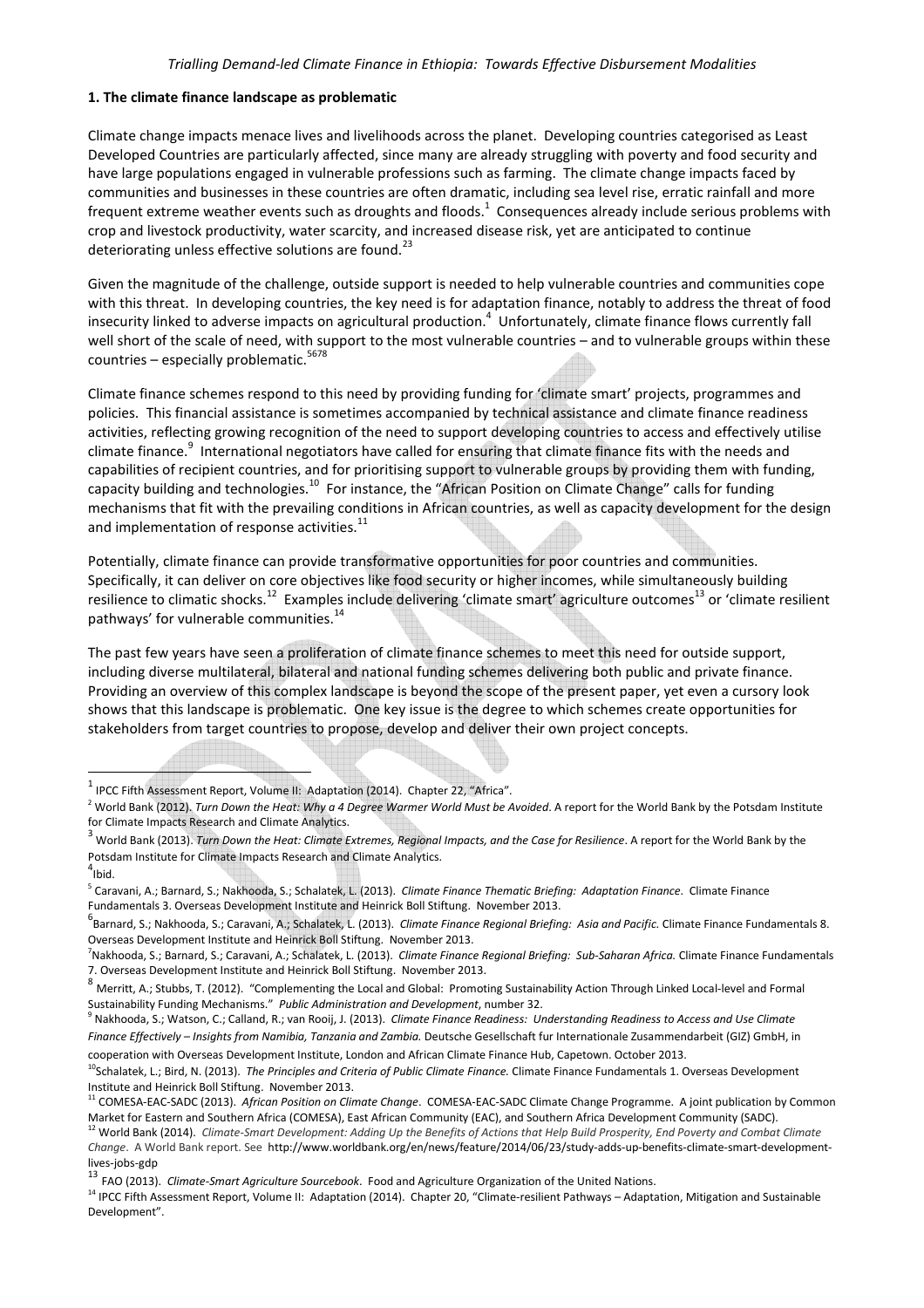Some schemes rely on the use of outside experts and existing relationships with key national players to develop and deliver interventions. An example is the Climate Investment Funds, which design and implement country interventions in partnership with the national office of a multi-lateral development bank (MDB). Such partnerships are effective at securing donor confidence and hence support, and can achieve rapid delivery of outputs for countries in need. Country ownership may be sought by partnering with the host government and sharing information or consulting with key non-state actors. Such schemes aspire to increased use of national institutions when preparing and implementing projects, yet the fiduciary capacity of such bodies is a major concern and obstacle.<sup>15</sup>

Other schemes are more open to new entrants, and accept proposals from a wide range of applicants. Examples include the Global Environment Facility, the Clean Development Mechanism and Germany's International Climate Initiative. Understandably, such schemes employ strict mechanisms to ensure rigour and accountability for the finances they manage. The trouble is, institutions in target countries sometimes possess limited technical capacity, despite their dynamism and potential. The net effect is that these stakeholders may struggle to access climate finance, even if they are eligible to bid for it.

The end result is a dilemma, namely that climate finance is often inaccessible to the stakeholder institutions who most need it and could perhaps make the best and most cost effective use of it. This dilemma is widely recognised, and potential solutions are being explored<sup>1617</sup> (see Table 1). These options have real merit, and could prove fruitful in time. Yet at present the difficulties faced by project proponents from Least Developed Countries largely remain, such that existing sources of climate finance remain difficult for them access, including dynamic organisations with strong project concepts.

| <b>Potential solutions</b>   | <b>Aim</b>                                       | <b>Problems</b>                                            |  |  |  |  |
|------------------------------|--------------------------------------------------|------------------------------------------------------------|--|--|--|--|
| <b>Streamlining access</b>   | Simplify access modalities, or offer simplified  | Access modalities remain complex and challenging for       |  |  |  |  |
| modalities                   | modalities for certain target beneficiaries      | prospective applicants despite these efforts               |  |  |  |  |
| <b>Establishing national</b> | Provide a vehicle for enhanced access that       | Difficult to set up, donors reluctant to channel funds via |  |  |  |  |
| climate funds (NCFs)         | responds to national needs and priorities        | NCFs, may deprioritise initiatives by non-state actors     |  |  |  |  |
| Securing direct              | Provide a vehicle for enhanced access that       | Often involves securing access via a country-based         |  |  |  |  |
| access to funds              | responds to national needs and priorities        | multilateral donor office, so access may remain difficult  |  |  |  |  |
| Conducting readiness         | Enhance institutional capacity to ensure target  | May focus primarily on government given its pivotal        |  |  |  |  |
| programmes                   | countries can access and utilise climate finance | importance                                                 |  |  |  |  |
|                              |                                                  |                                                            |  |  |  |  |

Table 1: Potential solutions to difficulties accessing funds

One advantage of the crowded and complex climate finance landscape is that it generates diverse case studies. Potentially, these can offer lessons about how best to structure climate finance to maximise its impacts as well as its environmental, social and gender equality co-benefits.<sup>18</sup> The present paper summarises one promising case study, namely the Strategic Climate Institutions Programme (SCIP) Fund in Ethiopia, which offers a pragmatic solution to the dilemma that recipient country stakeholders sometimes struggle to access climate finance.

vir (1999)

# 2. A pragmatic solution

l

The SCIP Fund is an innovative mechanism for channelling climate finance to Ethiopia that was launched in 2012 with a budget of £9.5M from the UK, Norway and Denmark. This grant fund was set up by DFID to help Ethiopia realise its government's vision of achieving a Climate Resilient Green Economy (CRGE) by 2025. The Fund's mandate is to support strategic projects and build the capacity of diverse Ethiopian stakeholders – including government, civil society organisations, research institutes, and private firms – while maintaining rigorous standards of grant management.<sup>19</sup> Most projects are initially submitted in response to calls for proposals, but some are developed by Fund staff in partnership with key national stakeholders. The Fund is managed by a consortium of consultancies and

<sup>&</sup>lt;sup>15</sup> World Bank (2014). Learning by Doing: The CIF's Contribution to Climate Finance. A Five-Year Retrospctive Report on the Climate Investment Funds. A report by Vivid Economcs for the World Bank Group.

<sup>&</sup>lt;sup>16</sup> Bird, N. (2013). "Understanding Climate Change Finance Flows and Effectiveness – Mapping of Recent Initiatives". Overseas Development Institute. For other sources on this topic see: http://www.odi.org.uk/publications/8108-understanding-climate-change-finance-flows-effectivenessmapping-recent-initiatives-2013-update.

<sup>17</sup> Nakhooda, S.; Watson, C.; Calland, R.; van Rooij, J. (2013). Climate Finance Readiness. Deutsche Gesellschaft fur Internationale Zusammendarbeit (GIZ) GmbH, in cooperation with Overseas Development Institute, London and African Climate Finance Hub, Capetown. October 2013.

<sup>&</sup>lt;sup>18</sup>Nakhooda, S.; Watson, C.; Schalatek, L. (2013). *The Global Climate Finance Architecture*. Climate Finance Fundamentals 2. Overseas Development Institute and Heinrick Boll Stiftung. November 2013.

<sup>&</sup>lt;sup>19</sup> KPMG (2014). Trialling Client-Focused Climate Finance in Ethiopia: Innovations in Fund Management. A paper by KPMG Kenya's Development Advisory Services. See http://www.kpmg.com/eastafrica/en/services/advisory/development-advisoryservices/thought\_leadership\_at\_das/Pages/default.aspx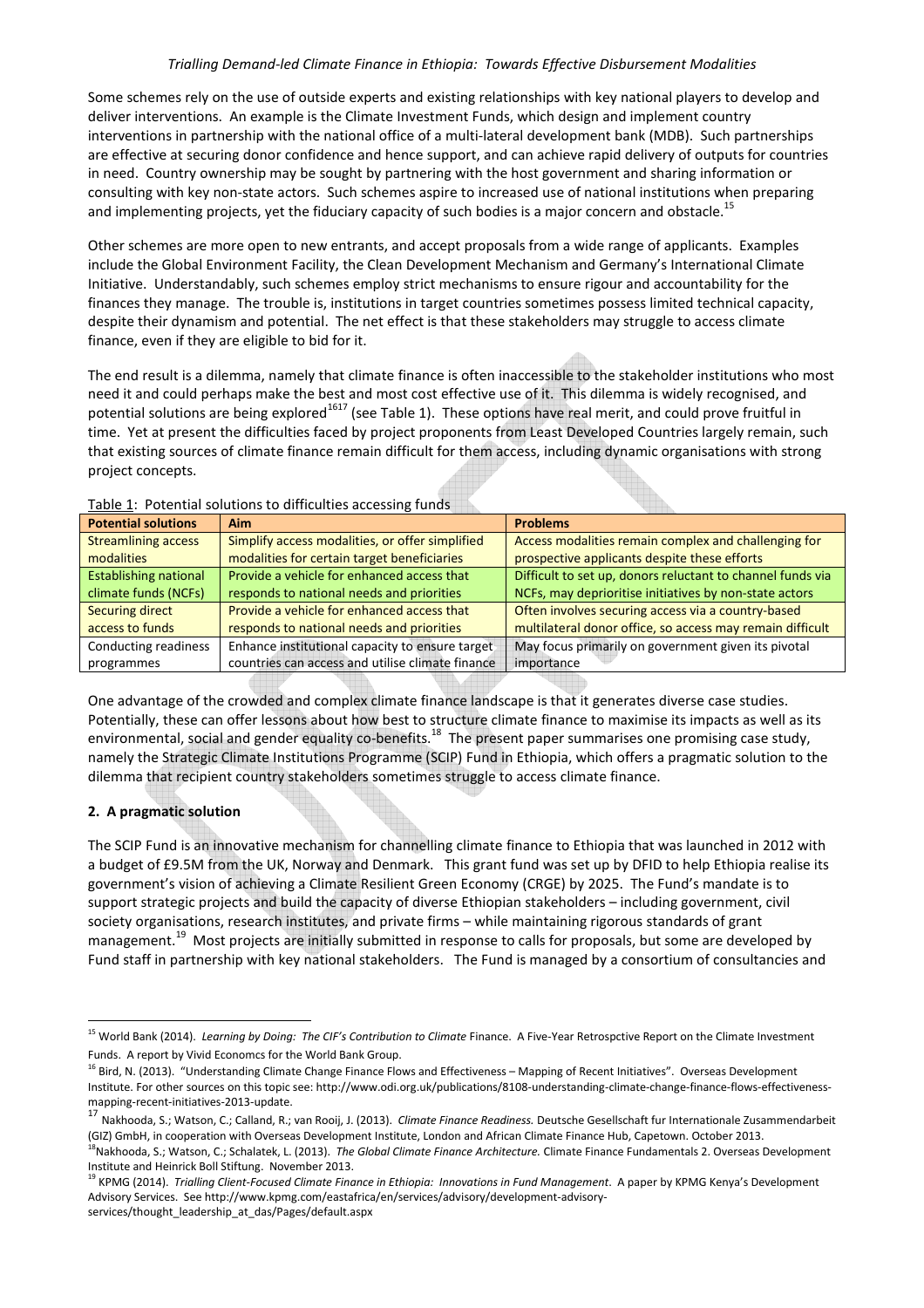has an anticipated duration of three years. For examples of projects supported, see the scheme's website.<sup>20</sup> For background on Ethiopia's climate finance needs and outstanding challenges, see Eshetu et al 2014.<sup>21</sup>

The key lesson from experience to date is that the Fund seems to address pressing needs perceived by Ethiopian stakeholder institutions. In light of this fact, the present paper focuses on two themes. First, it describes the SCIP Fund design. Second, it conveys feedback from nineteen key Ethiopian stakeholder institutions gathered in late 2012 based on their early experience with the Fund. These stakeholders included diverse institution types<sup>22</sup> as well as those who had had different experiences with the Fund (e.g., being awarded or rejected for funding). The paper's focus on these recipient country voices reflects the fact that these perspectives are crucial yet sometimes neglected. The paper also summarises the findings of a mid-term review of the scheme conducted in late 2013.

# 3. The SCIP Fund design

The design of the SCIP Fund was guided by wide-ranging stakeholder consultations undertaken over the course of two scoping missions in Ethiopia. The design process sought to identify and respond to the needs and concerns voiced by diverse Ethiopian stakeholders vis-a-vis the challenge of accessing climate finance. The resulting fund seeks to address barriers to access and thus enable these stakeholders to take full part in helping to deliver their country's CRGE vision. The premise of this responsive approach is that Ethiopian stakeholders are SCIP's true clients, since it is their actions first and foremost that will ultimately determine whether or not Ethiopia's climate change response is effective.

Diverse climate change initiatives are already underway in Ethiopia, yet SCIP complements these efforts by supporting 'smart' projects with strategic impacts. Many SCIP projects build the capacity of Ethiopian institutions, since strong institutions can deliver or enable effective climate change actions. Others remove obstacles to climate action such as data gaps, or introduce tools to leverage outcomes. The common denominator is that supported projects must be of strategic importance vis-a-vis one or both of the two CRGE objectives, namely building resilience to climatic shocks and seizing emerging green economy opportunities. As such, these projects set the stage for rapid and low-cost scaling up of effective climate change response actions.

SCIP is demand-led in two distinct senses. First, it distributes grant funding based on soliciting proposals from across Ethiopian society. Second, it provides this support in a way that responds to the needs and priorities voiced by Ethiopian stakeholders. The SCIP Fund's design includes both a responsive component and a proactive component (Figure 1).



Figure 1: SCIP Fund design

 $\overline{a}$ 

<sup>20</sup> http://www.kpmg.com/eastafrica/en/services/advisory/development-advisory-

services/services and expertise/renewable energy and adaptation to climate change/scip/pages/default.aspx

<sup>&</sup>lt;sup>21</sup> Eshetu, Z.; Simane, B.; Tebeje, G.; Negatu, W.; Amsalu, A.; Berhanu, A.; Bird, N.; Welham, B.; Canales Trujillo, T. (2014). *Climate Finance in* Ethiopia. A report by Overseas Development Institute and the Climate Science Centre, Addis Ababa University.

<sup>&</sup>lt;sup>22</sup> Specifically, this sample included the following: 6 key government ministries, 5 NGOs / CBOs, 2 Ethiopian private firms, 2 Ethiopian research institutes, 2 donors, and 2 international organisations. .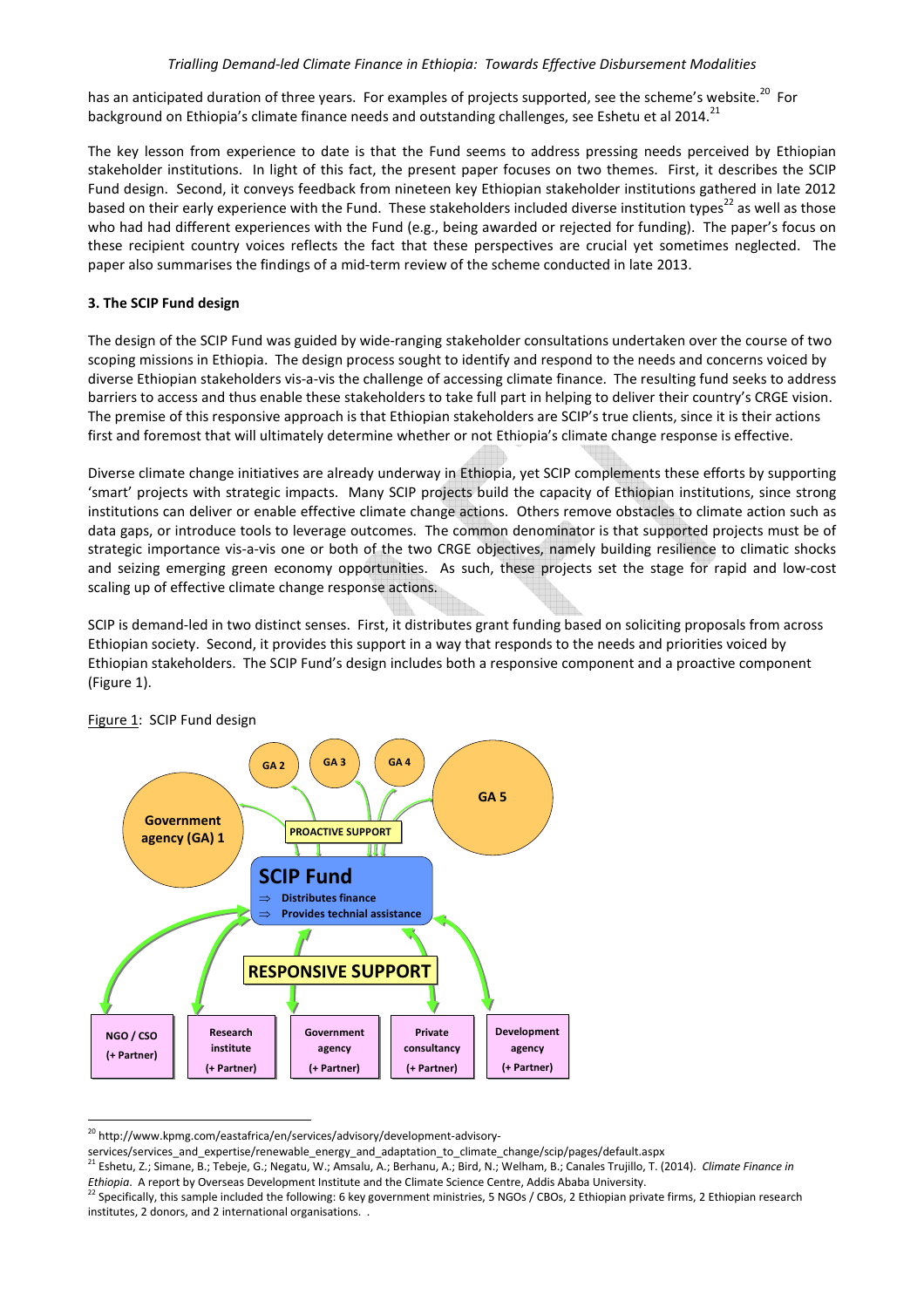SCIP's focus is its responsive component, which supports proposals submitted by national applicants or overseas institutions with Ethiopian partners. The national government leads Ethiopia's climate change response, but stakeholders from civil society, research, and the private sector also play important roles, so SCIP includes all of these actors as potential grantees. Under this component, funding proposals are solicited, then evaluated against a set of transparent criteria (see Annex A) by a panel of independent experts. Typically, submitted proposals pitch 'bottom up' project concepts borne out of the experience and insights of applicants. Bids are selected for funding based on their evaluation scores, but those that fall short yet show promise are given feedback and encouraged to resubmit.

SCIP also conducts targeted outreach and engagement via its proactive component. One target is Ethiopia's Ministry of Environment and Forests, whose remit is to lead delivery of the country's CRGE vision, while other targets are the climate change units in sectoral ministries. Outreach efforts help counterparts at these institutions identify needs then develop proposals for submission to SCIP. Examples include projects that build capacity to deliver actions on the ground, and projects that enhance federal capacity to provide strategic guidance, oversight, and monitoring and evaluation (M&E). Such proposals must undergo the same rigorous and independent evaluation as other proposals in order to be awarded funding.

SCIP delivers two services to its clients. It finances selected projects by awarding and distributing grants. It also provides interactive technical assistance (TA) to help qualifying applicants transform promising proposals into 'bankable' ones and to foster successful implementation of funded projects. Yet the TA provided by SCIP is strictly limited and thus not wholly adequate, since this aspect of the scheme was not prioritised by the donors behind SCIP.

SCIP provides support to applicant organisations via a ten step process that seeks to meet the needs of both donors and applicants (see Annex A). On the one hand, it ensures that the proposal review process is rigorous and independent while minimising fiduciary risks, which are key priorities of donors. On the other hand, it endeavours to provide applicants from target countries with the types of assistance they need to succeed, insofar as possible given the resources available.

The SCIP Fund model features three innovative approaches to climate finance.

### Innovation 1: Empowering diverse stakeholders

SCIP mobilises promising but underutilised stakeholders to contribute to Ethiopia's climate change response. It does this by not only supporting those who are already 'winners' able to produce readily bankable proposals and projects, but also those who show promise but need limited TA in order to succeed. SCIP's emphasis on helping promising national applicants realise their potential, including smaller institutions and diverse non-state actors, distinguishes it from many other climate funds. Benefits of this approach include:

- Institutions: Building the capacity of diverse national institutions to develop and implement climate-relevant projects by giving them opportunities to 'learn by doing' and to collaborate with strong partners. Having a wider range of empowered institutions increases Ethiopia's capacity to respond effectively to climate change impacts, which is urgently needed given the scale of this challenge to the country.
- Solutions: Delivering projects that trial alternative approaches to solving the complex and unfamiliar challenges created by climate change, which maximises the chances that viable solutions will be found.
- Absorption: Empowering diverse stakeholders increases the country's absorptive capacity, i.e., its ability to process and effectively utilise climate finance in future.

# Innovation 2: Fostering partnerships between institutions

SCIP focuses its support on collaborative partnerships on two levels. This includes (1) collaborations between national institutions that have not traditionally worked together, and (2) collaborations between national and overseas partners that incorporate clear capacity transfer mechanisms. In SCIP's responsive component, submitted proposals must involve collaborations between two or more stakeholders, while in its outreach work promising collaborations are identified, explored and encouraged.

This focus on partnerships is designed to build stakeholder capacity while fostering collaboration between government, research, civil society and the private sector – something that has been a challenge in many countries. Encouraging diverse stakeholders to work together has begun to break down historical barriers between institutions in Ethiopia. It has promoted a culture of public-private partnerships, collaboration between civil society and government, and working across different levels of government. The partnership approach has also ensured that the SCIP Fund attains significant organisational coverage despite its modest budget, with the initial 30 projects supported involving over 100 organisations. Thanks to this focus on partnerships, SCIP projects capture natural synergies and overlooked opportunities, while minimising conflicting, fragmented or duplicated efforts.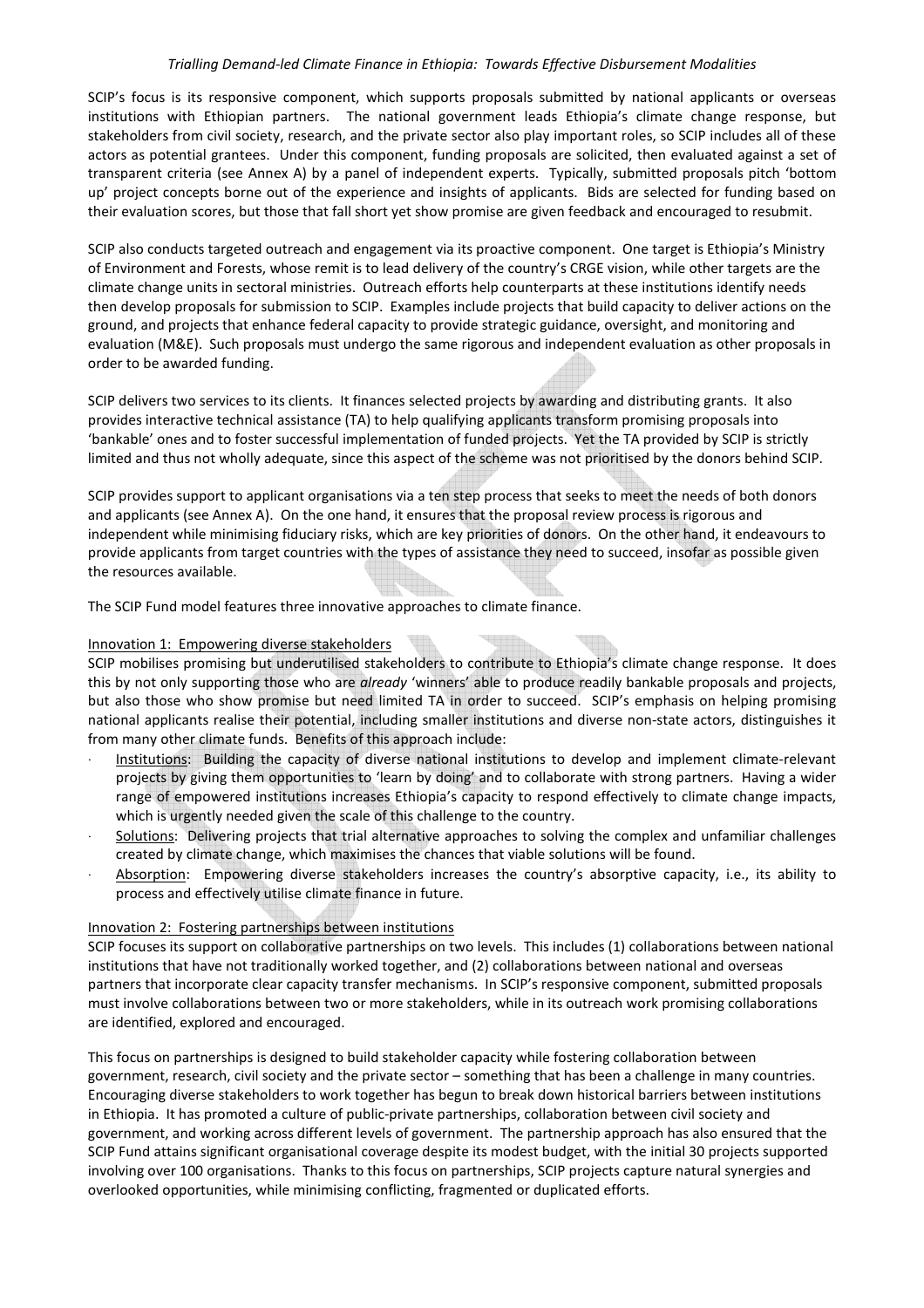# Innovation 3: Bolstering government

SCIP bolsters government's capacity to deliver and enable climate change response actions by conducting proactive outreach to key agencies and supporting projects involving government proponents. It also complements the government's efforts to deliver on its climate commitments in several ways. Namely, SCIP:

- Works with government counterparts to identify and address gaps in the government's climate change investment portfolio;
- Solicits 'no objection' assurances from government regarding independent SCIP funding decisions;
- Employs project selection criteria that reflect key government priorities where practicable;
- Provides a rich body of experience to inform the government's efforts to launch a national climate fund, including generating transferable fund management procedures and scalable project actions and approaches.

Figure 2: SCIP's three innovations



### 4. Feedback from Ethiopian stakeholders on early experience with SCIP

Interviewees were overwhelmingly positive about the fund's basic design and importance to Ethiopia, but saw both implementation challenges and room for design improvements. Their feedback suggested SCIP had captured their imaginations, and was seen as well suited to addressing critical gaps in Ethiopia's institutional landscape. The same few themes emerged repeatedly, and stakeholders' comments showed strong overlaps despite their diversity and varying experiences with the scheme (Table 2).

| <b>Views of SCIP voiced by interviewees</b>    | Percentage of stakeholders expressing this view (%) |  |  |  |  |  |
|------------------------------------------------|-----------------------------------------------------|--|--|--|--|--|
| Addresses key capacity building needs          | 56%                                                 |  |  |  |  |  |
| Helps mobilise diverse national actors         | 33%                                                 |  |  |  |  |  |
| <b>Fosters valuable collaborations</b>         | 56%                                                 |  |  |  |  |  |
| Inherently complementary to CRGE               | 78%                                                 |  |  |  |  |  |
| Has good potential, but design problems remain | 56%                                                 |  |  |  |  |  |
| Not needed / fundamentally problematic         | 0%                                                  |  |  |  |  |  |

Table 2: Stakeholders' comments about SCIP from the 2012 review (see Annex B for details)

The comments from target stakeholders in Ethiopia fell into three broad categories corresponding to SCIP's three key innovations. For each innovation, the gist of these comments is first summarised by the author, then representative quotations from stakeholders are cited. The names of the speakers have been withheld to protect their anonymity, but are available from the author upon request, provided the stakeholder in question consents.

# Innovation 1: Empowering national stakeholders

Virtually all interviewees raised concerns about the limited capacity of national stakeholders and how it constrains Ethiopia's climate change response actions. They stressed the importance of providing opportunities for these organisations to 'learn by doing' by giving them financial support coupled with TA. While SCIP was already providing limited TA, many comments called for increased TA in order to ensure that the available finance could be successfully accessed and utilised by national stakeholders. Some interviewees suggested a key benefit of providing TA would be to empower and mobilise diverse national actors, thus expanding the range of voices and engaged stakeholders on Ethiopia's institutional landscape. Representative comments include:

- ⋅ "The capacity of key Ethiopian institutions is still low, and without this CRGE (i.e., Ethiopia's climate change response) won't work. One critical gap that must be addressed is the ability to produce strong proposals."
- "We spend lots of time preparing proposals but few are successful, which is extremely frustrating. If those writing proposals are unsuccessful they become discouraged, but we need to 'activate' as many of these people as possible to help deliver CRGE, including at lower administrative levels. The issue is not just preparing proposals, but also implementing them. At present, access to TA in both areas is a critical gap."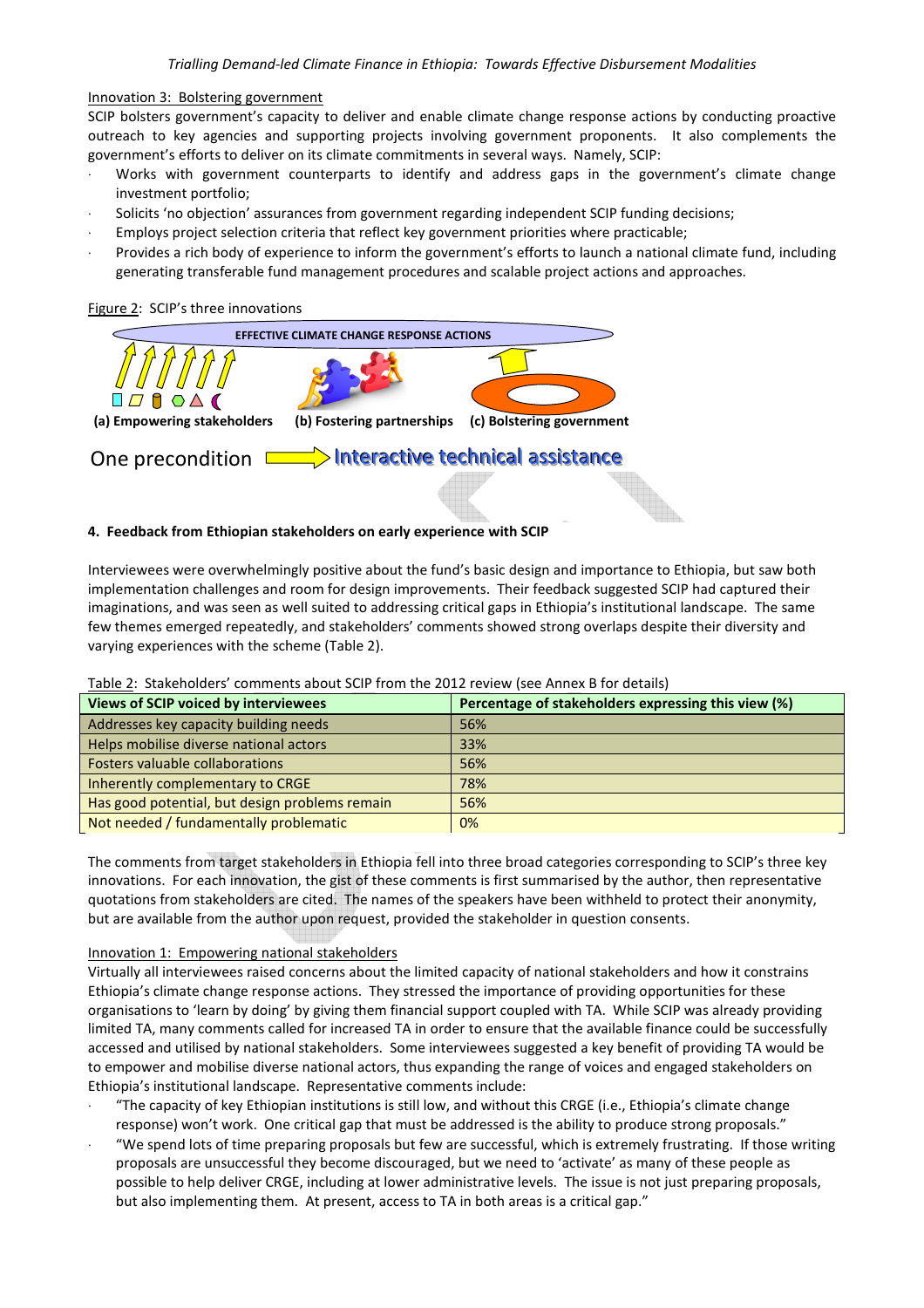- ⋅ "We... lack the capacity to develop bankable proposals on climate change actions. One option is to hire an international consultant to do this. But it would be better if we could build our capacity so that we could do this on our own in future, for instance by having our staff work alongside these consultants."
- ⋅ "Providing TA to promising applicants would be a valuable use of SCIP funds, since many –including key ministries – cannot currently develop bankable proposals. Implementation of target actions is also a problem, so SCIP could also help build the capacity of government and non-state actors in this respect."
- ⋅ "In Ethiopia, the strongest institutions are already engaged in submitting proposals and winning money, but the question is what happens to the others."

Other interviewees suggested ways in which the details of the programme's design and implementation may have fallen short. Representative comments include:

- ⋅ "SCIP is not very visible among my colleagues. Most are not aware of it, and those who have heard of it aren't clear about what it is."
- ⋅ "Communications with applicants have not always been good. It is important that SCIP communicates clearly with applicants so that everyone knows where they stand."
- " $E7M<sup>23</sup>$  is a good start, but it's not enough even to support a significant proportion of the bids already received. The gaps that SCIP is seeking to address are large."

# Innovation 2: Fostering partnerships between institutions

Most interviewees were strongly supportive of SCIP's emphasis on fostering collaborative partnerships between institutions. Two types of partnerships were highlighted, namely between different national institutions and between national and overseas institutions. Fostering collaborations between national institutions was widely seen as a means to break down historic barriers between institutions and to harness potential synergies. Partnerships between national and overseas institutions were seen as desirable, provided they build the capacity of their national partners. Representative comments include:

- ⋅ "It is very difficult for a federal government office to meet its green economy objectives working alone."
- ⋅ "While the government leads in providing services and managing resources, CSOs can help. Suitable roles for CSOs include engaging with communities and helping translate insights and lessons learned into policy."
- ⋅ "Partnerships between government and CSOs can speed implementation, since CSOs don't face the same constraints as government."
- ⋅ "CSOs are willing to collaborate with government, but government is often not interested. SCIP could help break down such barriers via its emphasis on supporting collaborative bids."
- ⋅ "Many institutions in Ethiopia are not used to collaborating, so developing collaborative proposals might pose a big challenge for them."
- ⋅ "There is clearly a skills and knowledge gap in government institutions, and having partnerships with strong overseas institutions can help address this. The responsibility of each partner should however be specified to ensure that national partners have significant roles, and mechanisms for skills transfer should also be specified."
- ⋅ "It would be good to specify that overseas institutions can only bid for funding in partnership with an Ethiopian institution, since if they could bid freely they might capture a large proportion of the available funds without transferring capacity to Ethiopian institutions."
- ⋅ "It is fine to leave SCIP open to overseas bidders as long as their bids include an Ethiopian partner institution, in order to ensure that Ethiopian capacity is developed."
- ⋅ "Overseas organisations must work closely with local partners so that they are joint owners of the project, even if this takes more time."

# Innovation 3: Bolstering government

 $\overline{\phantom{0}}$ 

Many interviewees saw the SCIP Fund as an unambiguous boon for Ethiopia and its government, since it helps lay the groundwork for Ethiopia to successfully achieve the government's CRGE vision. Specifically, they saw it as naturally complementary with the government's planned national climate fund, the CRGE Facility. Representative comments include:

- ⋅ "SCIP complements the Facility in various ways, including building the capacity of non-state actors and breaking down barriers between institution types."
- ⋅ "Achieving the CRGE vision will be very difficult, since the climate change challenge is huge and complex. Diverse actors are needed to assist government, and SCIP ensures diverse actors are capacitated and mobilised."
- ⋅ "Even if the government's climate change strategy is good, Ethiopia needs to explore alternative options as well so that we can compare and ensure we find the best solutions. CSOs are well placed to explore such alternatives."

<sup>&</sup>lt;sup>23</sup> It was the interviewee's understanding that this was the total SCIP Fund budget, but in reality it is somewhat more.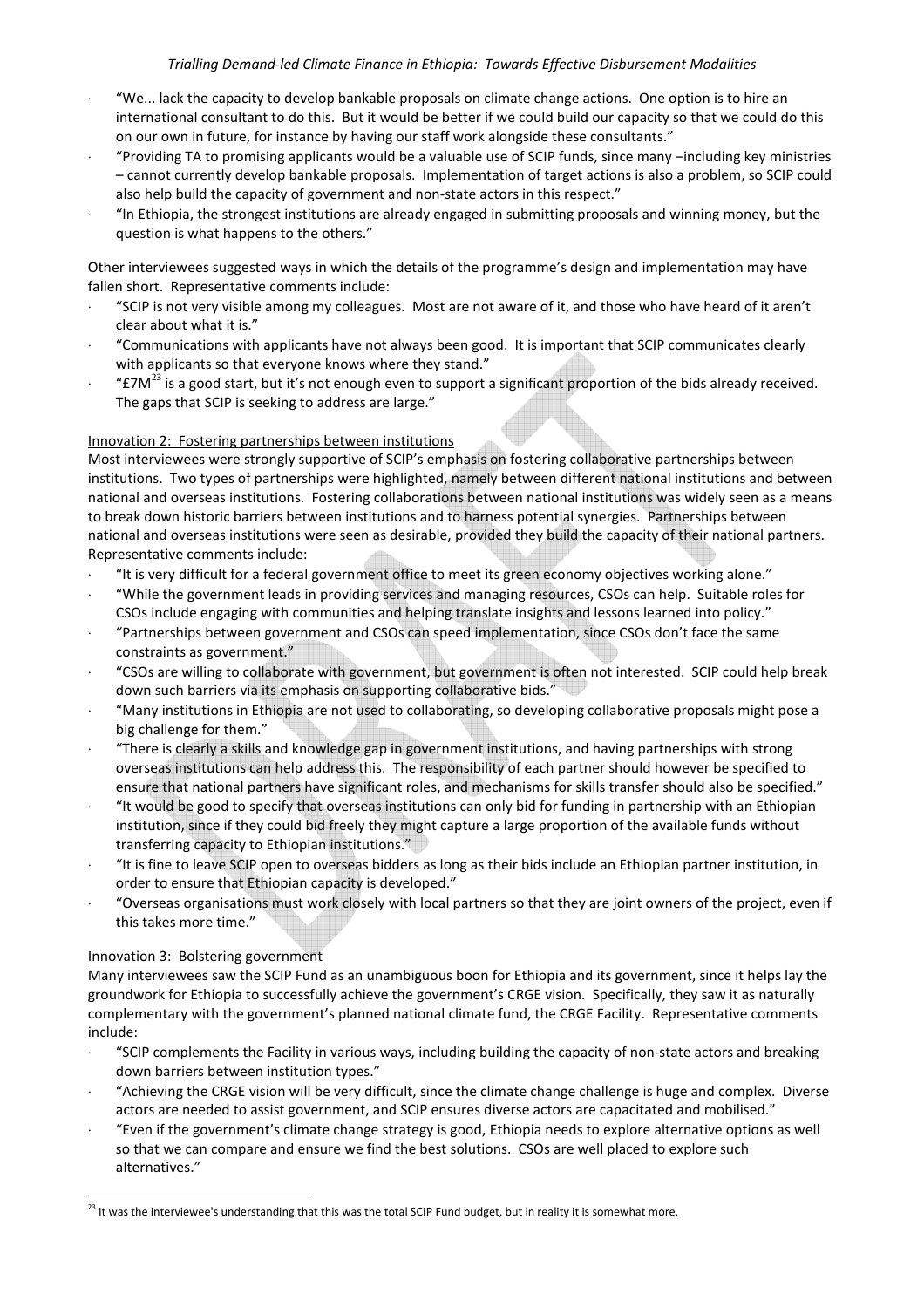⋅ "SCIP creates opportunities to develop alternative approaches and solutions to those being championed by government. Such options are needed, given the complex, rapidly evolving challenges created by climate change."

Other interviewees perceived the relationship between SCIP and the CRGE Facility as more complex. Some government representatives stressed that SCIP must be a temporary institution to avoid duplication with government, while some non-state actors highlighted the merits of retaining a non-state fund like SCIP over the longer-term. Representative comments include:

- ⋅ "The SCIP Fund is an ideal precursor to the new CRGE Facility, since it generates useful lessons on various levels. But it must complement government's initiatives and avoid becoming a parallel structure."
- ⋅ "If climate finance goes exclusively through government channels, then actors like CSOs, research institutes and the media may not have access to it, since there is no evidence of this having happened previously in Ethiopia."
- ⋅ "Maintaining the SCIP Fund could help ensure that Ethiopia captures as much climate finance as possible, including from donors who do not channel funds directly via government channels."

### 5. Mid-term review findings

A mid-term review (MTR) of the SCIP Fund was conducted in September 2013. It conducted a wide range of key informant interviews and reviewed documentation produced to date. Its findings were mostly positive, but noted both strengths and areas of concern. Some concerns related to the challenges of working in Ethiopia rather than SCIP's performance, but others highlighted ways SCIP could be improved. The MTR's findings broadly correspond with SCIP's three key innovations discussed above, so these findings are presented below under these three headings.

### Innovation 1: Empowering diverse stakeholders

Early evidence from projects already underway suggests good progress towards supporting diverse local actions and building stakeholders' capacity, but it is too early to draw firm conclusions about outputs and outcomes. Some of the most innovative and influential SCIP projects are those at lower administrative levels, which create opportunities to scale-up proven local successes with delivering 'climate smart' outcomes.

One concern is that preparing 'bankable' proposals may be beyond the current technical capacity of many national stakeholders. SCIP has sought to address this problem by providing limited TA and offering simplified procedures for grants under £100,000, but it is far from clear that these measures go far enough. A related concern involved the fund management procedures used by SCIP. These rigorous procedures were designed to minimise financial risk, yet this rigour imposes significant costs on grantees that could act as a deterrent to national applicants.

# Innovation 2: Fostering partnerships between institutions

This innovation is an unambiguous strength of the scheme. It seems clear that the SCIP Fund is influencing Ethiopia's approach to delivering its CRGE vision. SCIP has been successful at fostering partnerships between different institution types that have not traditionally worked together in Ethiopia, and these partnerships are having a wider impact. Mindsets are changing, with the benefits of partnership increasingly recognised. SCIP is creating a culture of public-private partnerships, and the collaborations it supports are helping build capacity across institution types. These changes have the potential to be transformational.

# Innovation 3: Bolstering government

SCIP's early experience suggests good progress towards bolstering government's capacity to foster effective climate change actions. One concern, however, was that capacity development at some government institutions responsible for CRGE has not yet gone far enough to ensure they can enable successful delivery of SCIP projects. Another concern was that some SCIP projects will require follow up support after their completion date in order to realise their full potential. Both concerns raise questions about how this support will be secured given current plans to phase out SCIP in 2015. One option would be for the Ethiopian government to consider retaining SCIP after 2015, possibly by housing it within the new national climate fund.

#### 6. Conclusions

The present paper provides an assessment of the SCIP Fund's performance to date based on feedback from diverse Ethiopian stakeholders and a mid-term review. The findings are clear.

SCIP has obvious strengths, notably its three key innovations: Empowering diverse national stakeholders, fostering partnerships between institutions, and bolstering government. One benefit of this approach is that it allows national stakeholders in vulnerable countries – who can arguably make the best use of climate finance – to help deliver their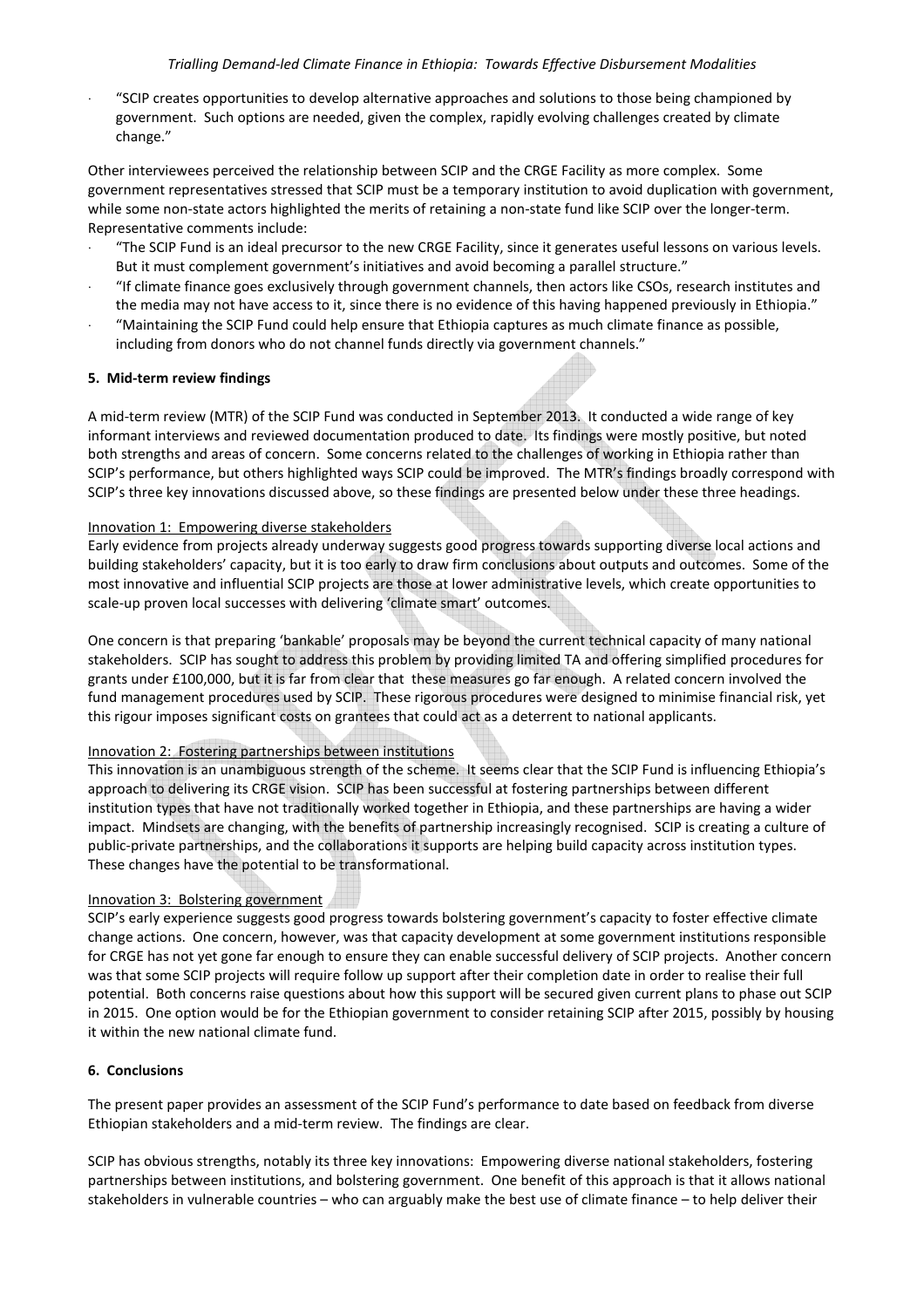country's climate change response. Another is that it helps address the problem of 'absorptive capacity' by building the capacity of these institutions to access and effectively utilise climate finance. A third benefit is that this model fosters a national marketplace of ideas, which could help countries identify promising options for responding to the climate threat.

SCIP's key weakness is that it only partially addresses the stakeholders' demand for interactive TA. Many interviewees framed this as the missing ingredient needed to empower dynamic but underutilised national stakeholders and to deliver successful projects that build climate resilience and harness emerging green economy opportunities.

Provided that this weakness is addressed, the SCIP Fund may be seen as offering a pragmatic and replicable model for channelling climate finance to developing countries.<sup>24</sup> Its pragmatism rests in seeking to recognise and address the principal constraints faced by diverse national stakeholders when they try to access climate finance. The resulting model seeks to maximise the opportunities available to the full range of national stakeholders while progressively building their capacity, all in partnership with government. This approach is particularly suited to ensuring that climate finance meets the needs of vulnerable countries and vulnerable communities within them, thus overcoming the tendency for such countries and groups to lose out.

Three overarching questions vis-a-vis climate finance are how it is mobilised, administered, and disbursed. Discussions to date have focused largely on the slow pace of mobilisation, while fund disbursement has received relatively little attention. Yet disbursement is key, since it will determine the effectiveness and efficiency of climate finance investments.<sup>25</sup> Several disbursement principles have nonetheless been agreed by international negotiators and must now be operationalised, such as 'subsidiarity and national/local ownership' and 'directly accessible for the most vulnerable'. Questions nonetheless remain about how best to operationalise such concepts. The present paper shares experience that could help guide this work.

Looking ahead, the Green Climate Fund is anticipated to become the main channel for disbursing public climate finance. It is expected to respond to the most urgent needs – including those facing Least Developed Countries, Small Island Developing States, and African countries. It is likewise expected to employ a country-driven approach to guide its investment decisions,<sup>26</sup> notably by supporting national stakeholders and their priorities.<sup>27</sup> Again, the SCIP Fund provides useful lessons to achieve these goals.

 $\overline{a}$ 

<sup>&</sup>lt;sup>24</sup> KPMG (2014). Trialling Client-Focused Climate Finance in Ethiopia: Innovations in Fund Management. A paper by KPMG Kenya's Development Advisory Services. See http://www.kpmg.com/eastafrica/en/services/advisory/development-advisoryservices/thought\_leadership\_at\_das/Pages/default.aspx

<sup>&</sup>lt;sup>25</sup>Schalatek, L.; Bird, N. (2014). The Principles and Criteria of Public Climate Finance: A Normative Framework. Climate Finance Fundamentals 1. Overseas Development Institute and Heinrick Boll Stiftung. December 2014.

<sup>&</sup>lt;sup>26</sup>Schalatek, L; Nakhooda, S. (2013). *The Green Climate Fund.* Climate Finance Fundamentals 11. Overseas Development Institute and Heinrick Boll Stiftung. November 2013.

<sup>&</sup>lt;sup>27</sup>Nakhooda, S.; Watson, C.; Barnard, S.; Caravani, A.; Norman, M.; Canales Trujillo, N.; Halimanjaya, A. Schalatek, L. (2014). 10 Things to Know About Climate Finance in 2014. Overseas Development Institute, Heinrich Boll Stiftung North America.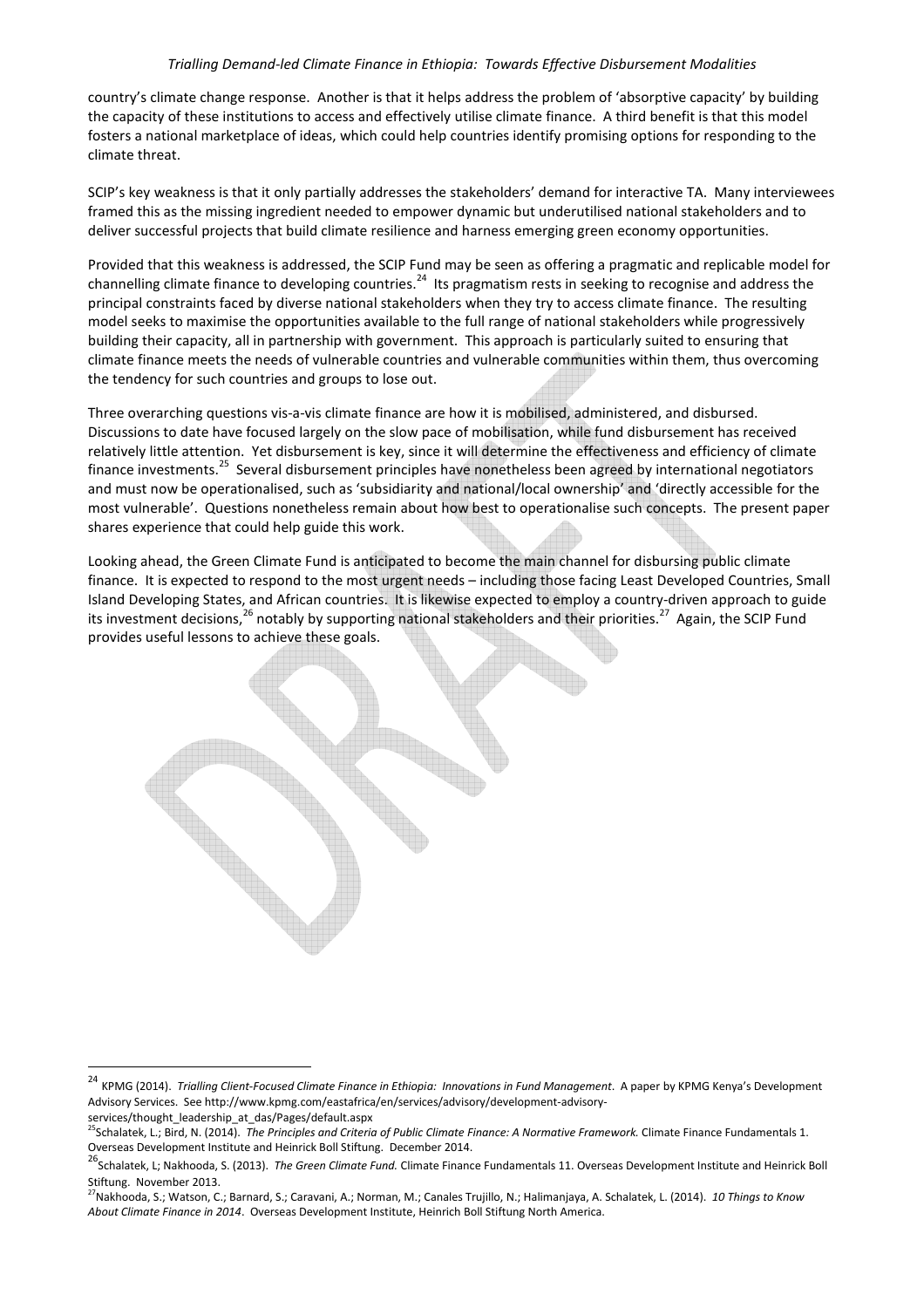### Annex A – Implementation modalities

#### Box A: Ten step implementation process

| #              | <b>Step</b>                      | <b>Description</b>                                                                                                        |  |  |
|----------------|----------------------------------|---------------------------------------------------------------------------------------------------------------------------|--|--|
| $\mathbf{1}$   | Solicit project                  | Issue a call for proposals while also conducting targeted outreach and engagement.                                        |  |  |
|                | concept notes                    |                                                                                                                           |  |  |
| $\overline{2}$ | Screen concept                   | Review submissions to verify their adherence to SCIP eligibility criteria (see Box A).                                    |  |  |
|                | notes                            |                                                                                                                           |  |  |
| 3              | <b>Respond to</b>                | Invite qualifying applicants to submit full proposals and reject the others. Provide limited feedback to                  |  |  |
|                | applicants                       | all applicants on how well their concept notes addressed the eligibility criteria. Send qualifying                        |  |  |
|                |                                  | applicants a proposal template and guidance documents for completing it.                                                  |  |  |
| 4              | Support proposal                 | Specify the submission deadline, then provide limited one-on-one support to applicants to assist them                     |  |  |
|                | preparation                      | with addressing concept note feedback and answer questions about completing proposals. Proposals                          |  |  |
|                |                                  | must include project description, work plan, budget and logical framework.                                                |  |  |
| 5              | Evaluate proposals               | Each proposal exceeding GBP 100,000 is evaluated by a panel of three independent experts from                             |  |  |
|                |                                  | Ethiopia and abroad, who are contracted to make a recommendation (i.e., fund, fund pending                                |  |  |
|                |                                  | additional work, or reject) and to provide detailed technical feedback to applicants. Proposals for less                  |  |  |
|                |                                  | than GBP 100,000 are evaluated internally by the SCIP management team in consultation with                                |  |  |
|                |                                  | Ethiopia's Ministry of Environment and Forests and DFID, who likewise make a recommendation and                           |  |  |
|                |                                  | provide detailed feedback to applicants. All proposals are also reviewed by a monitoring and                              |  |  |
| 6              |                                  | evaluation (M&E) expert.<br>All recommended proposals are presented to the SCIP Oversight Committee (SOC), which includes |  |  |
|                | <b>Make funding</b><br>decisions | ministries, donors, and non-state actors. Each proposal is discussed in turn, notably possible concerns                   |  |  |
|                |                                  | such as duplication of efforts, then the SOC endorses recommended proposals unless major problems                         |  |  |
|                |                                  | are identified.                                                                                                           |  |  |
| $\overline{7}$ | <b>Provide feedback</b>          | Applicants are given comprehensive technical and financial feedback on their proposal based on the                        |  |  |
|                | to applicants                    | expert evaluations conducted, and successful applicants are requested to address identified gaps and                      |  |  |
|                |                                  | prepare revised proposals. SCIP also provides grantees with individualised support on M&E in order to                     |  |  |
|                |                                  | ensure that their project logframes are effective monitoring tools.                                                       |  |  |
| 8              | Conduct due                      | A due diligence assessment is carried out for each applicant whose proposal is endorsed by the SOC, in                    |  |  |
|                | diligence                        | order to assess the fiduciary risk of funding the organisation in question. Results are used to set                       |  |  |
|                |                                  | contractual conditions and as a basis for recommendations for organisational strengthening.                               |  |  |
| 9              | Issue contract,                  | Once all proposal revisions are complete and any conditions for fund disbursement are met, a grant                        |  |  |
|                | disburse funds                   | memo is signed off by the donor and a contract is signed with the grantee. Funding is then disbursed                      |  |  |
|                |                                  | following the schedule specified in the contract.                                                                         |  |  |
| 10             | Provide                          | Given the capacity constraints facing many national applicants, SCIP provides limited TA to grantees                      |  |  |
|                | implementation                   | during project implementation to help ensure successful delivery. This includes periodic feedback to                      |  |  |
|                | support                          | grantees based on their quarterly reports, conducting monitoring visits at least twice per year, and                      |  |  |
|                |                                  | offering direct TA if major issues arise. A second benefit of implementation support is to capture and                    |  |  |
|                |                                  | compile lessons from project experience in consultation with the project proponents.                                      |  |  |
|                |                                  |                                                                                                                           |  |  |

### Box B: SCIP Fund Eligibility Criteria

- $\checkmark$  Focus on institution building and/or strategic gains
- Contribute to Ethiopia's 'Climate Resilient Green Economy' vision
- $\checkmark$  Deliver benefits to the poor
- $\checkmark$  Deliver gendered benefits to women and girls
- $\checkmark$  Foster collaborative partnerships between organisations
- $\checkmark$  Avoid duplication of efforts
- $\checkmark$  Promote accountability of the powerful and voices from below
- $\checkmark$  Support results-based activities
- $\checkmark$  Ensure value for monev
- $\checkmark$  Foster longer-term sustainability of outcomes achieved

# Box C: SCIP's Emphasis on M&E

SCIP emphasises the development and use of logframes in project planning, budgeting, implementation, monitoring and reporting. The rationale for this is twofold: to focus on intended results from the outset and to ensure alignment between a project's plans and its budget.